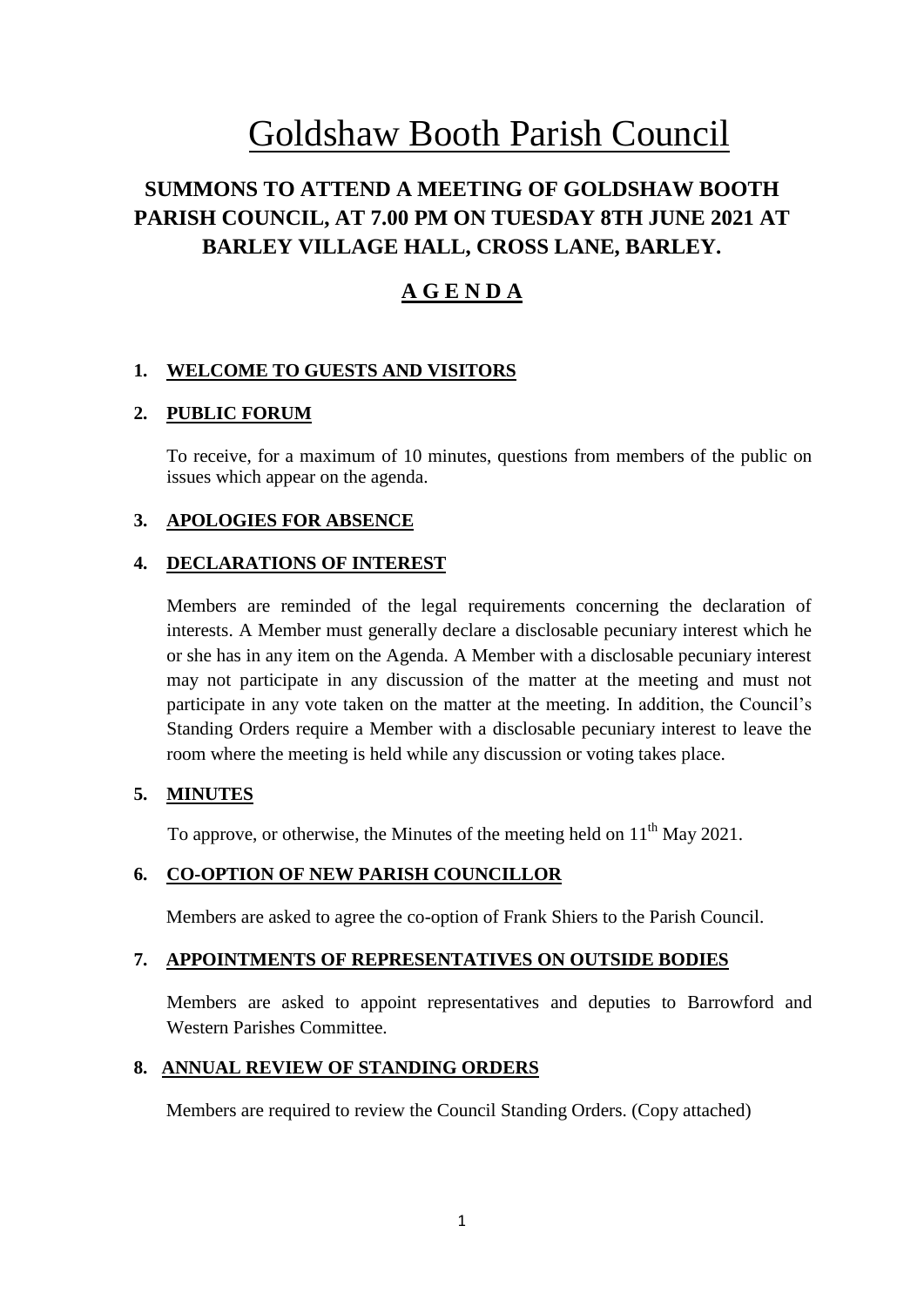## **9. ANNUAL REVIEW OF FINANCIAL REGULATIONS**

Members are asked to review the Financial Regulations. (Copy attached)

## **10. REVIEW OF GIFTS OR HOSPITALITY**

Members are required to declare any gifts or hospitality, in excess of £25, received as a result of membership of the Council. A register is maintained by the Clerk.

### **11. ANNUAL REVIEW OF RISK ASSESSMENTS**

Members are asked to review the Risk Assessment Schedule. (Copy attached)

## **12. ANNUAL REVIEW OF COMPLAINTS POLICY**

Members are asked to review the complaints policy. (Copy attached)

## **13. ANNUAL REVIEW OF ASSET REGISTER**

Members are asked to review the Asset Register. (Copy attached)

## **14. REPORTS FROM CHAIRMAN, PARISH COUNCILLORS & CLERK**

To receive reports from the above.

## **15. BEST KEPT VILLAGE COMPETITION**

The coordinators are asked to provide the monthly update.

## **16. MEETING DATES/NEW VENUE/FREQUENCY OF MEETINGS**

Members are asked to agree the meeting dates below for the Municipal Year which will now be held at Barley Village Hall and discuss the frequency of meetings.

 $2021 - 8$ <sup>th</sup> June, 13<sup>th</sup> July, 10<sup>th</sup> August, 14<sup>th</sup> September, 12<sup>th</sup> October, 9<sup>th</sup> November,  $14<sup>th</sup>$  December,  $2022 - 11<sup>th</sup>$  January,  $8<sup>th</sup>$  February and  $8<sup>th</sup>$  March.

## **17. BANK SIGNATORIES**

Members are asked to agree which Councillors will be added as signatories to the bank account.

## **18. CCTV**

Councillor Ryder will provide an update of the current position with dates to be agreed for implementation and installation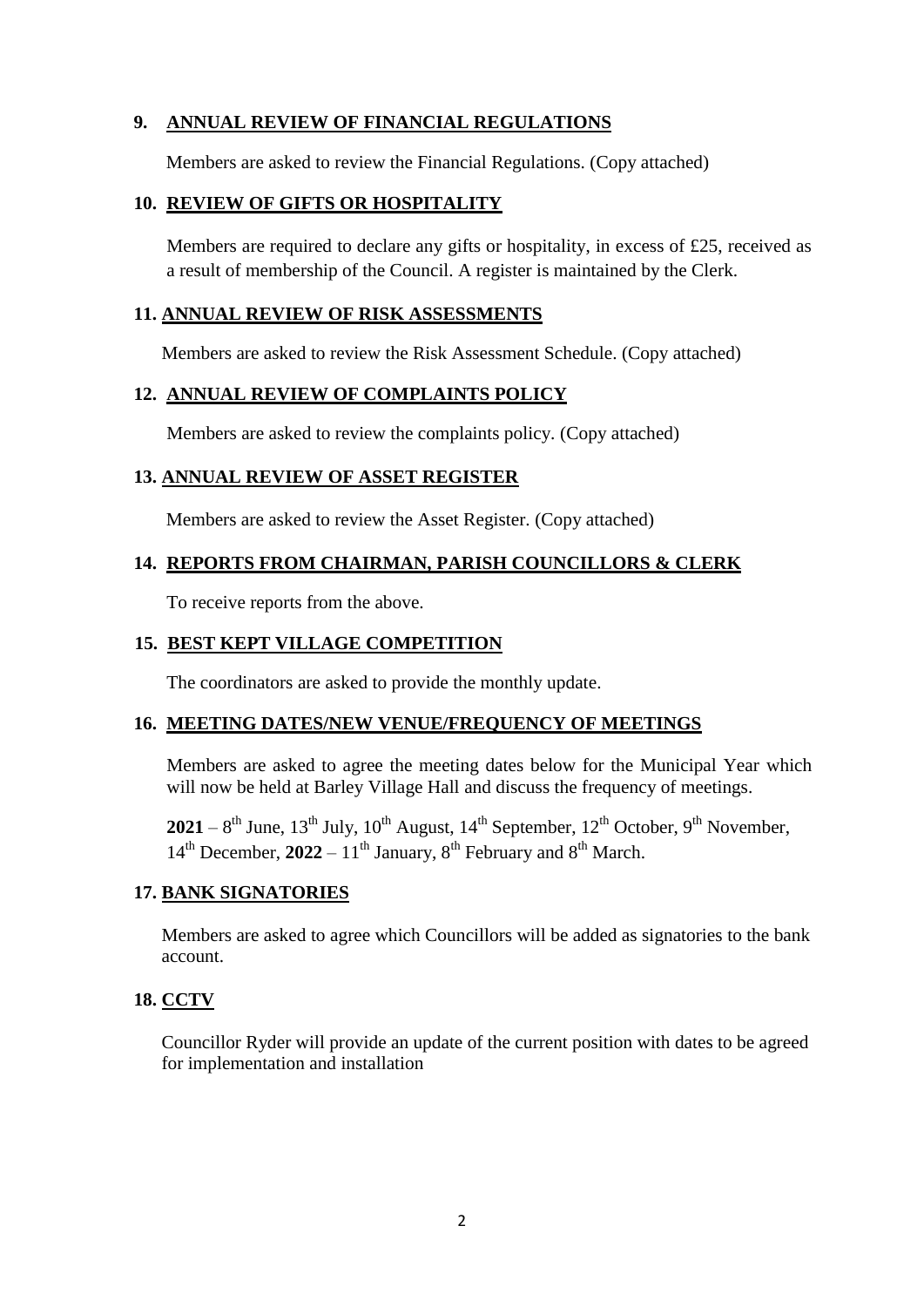## **19. PLAYING FIELD STORAGE**

Members are asked to discuss and agree dates for dismantling of the current shed and the installation of the shipping container.

## **20. PLANNING APPLICATIONS**

Members are asked to discuss the applications below and provide their observations/objections. Full details can be found on the planning portal at Pendle Borough Council website.

## **APPLICATION: 21/0379/FUL**

**PROPOSAL:** Full: Demolition of existing barns/cattle sheds and conversion of agricultural barn into four dwellings, re-routing the existing access road and the formation of an access road for the dwellings.

**LOCATION:** Sabden Old Hall Farm Well Head Road Newchurch in Pendle.

**APPLICANT:** Mrs Ruth Nutter.

### **APPLICATION: 21/0383/FUL**

**PROPOSAL:** Full: **:** Construction of a 20m x 40m manege on 0.08 hectares of grazing land with post and rail 1.4m high perimeter fencing.

**LOCATION:** Cappers Farm Well Head Road Newchurch in Pendle

**APPLICANT:** Mr Steve Worrall.

## **21. SECTION 106 MONIES/PLAY AREA**

This is a regular monthly item to continue discussions regarding the funds. An updated quote has been received from Proludic and quotes are expected from Playdale, Lancashire Landscapes and Scenic Landscapes.

## **22. PARISH BENCHES**

Members are asked to discuss if any of the benches owned by the Parish Council need refurbishment and are also asked to agree re-siting of any benches as appropriate.

## **23. PARISH COUNCIL DEDICATED FACEBOOK PAGE**

Members are asked to discuss and agree if a dedicated Facebook page should be set up and if so, who will administer and be allowed access to the page.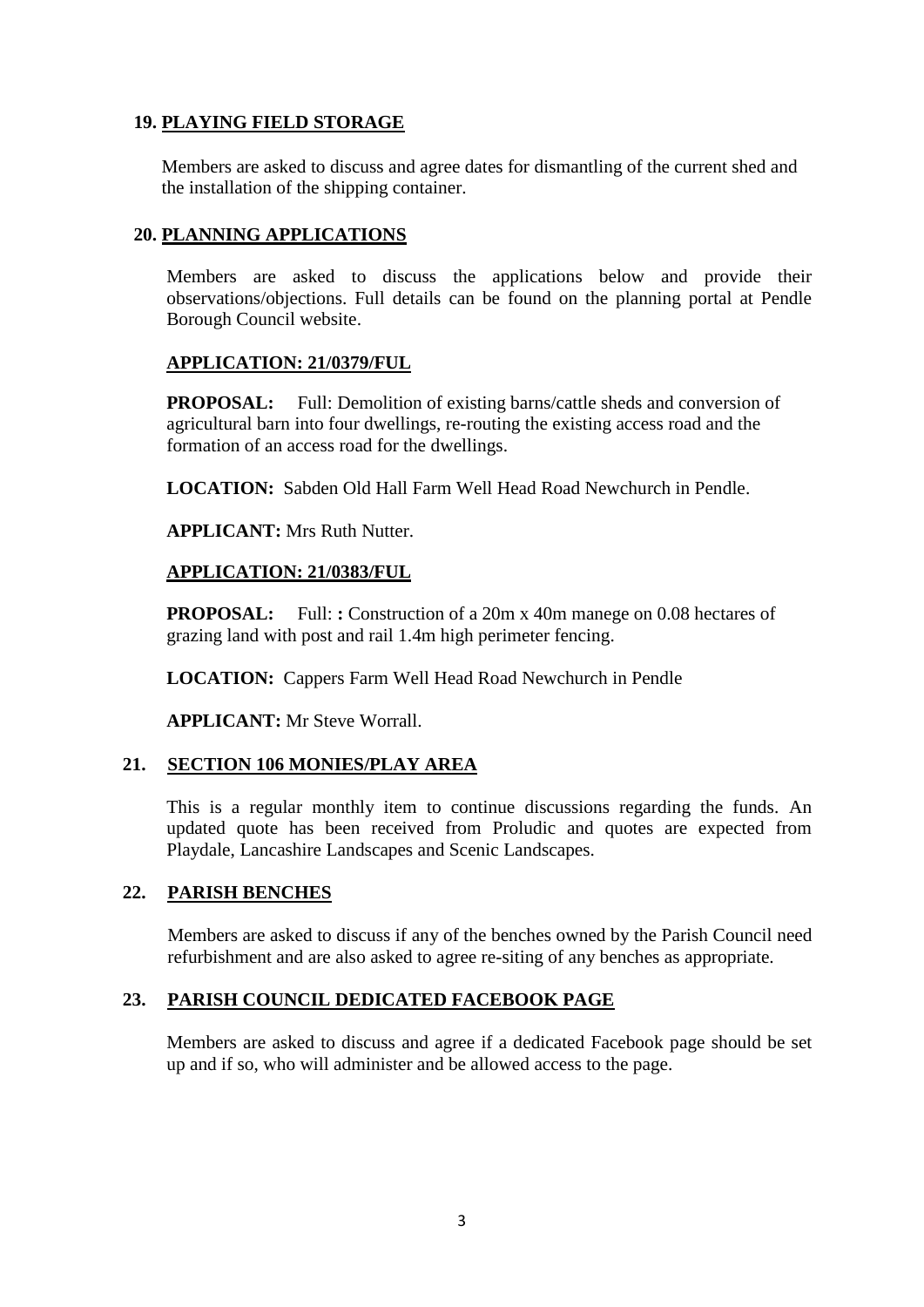## **24. PARISH MAINTENANCE**

This regular monthly item is intended to identify any maintenance/jobs in the village which require attention. Members are asked to discuss and agree which jobs are to be undertaken during the month.

## **25. INTERNAL AUDIT**

The internal audit has now been completed and the report is attached for discussion.

## **26. EXTERNAL AUDIT - APPROVAL OF ANNUAL GOVERNANCE AND ACCOUNTABILITY RETURN SECTIONS 1 AND 2 AND CERTIFICATE OF EXEMPTION**

Section 1 of the Annual Governance and Accountability Return 2020/21 is presented for approval and signature. Section 2 is also presented for approval and signature, together with the Certificate of Exemption.

## **27. FINANCIAL TRANSACTIONS**

The financial transactions for May/June 2021 are listed for approval. Any items for payment received after the publication of the agenda will be presented at the meeting.

| <b>AMOUNT</b> | <b>PAYEE</b>                |
|---------------|-----------------------------|
| 556.93        | <b>HMRC</b> - Vat Refund    |
| 6700.00       | Borough of Pendle - Precept |
| 86.00         | Toilet Income               |
| 7342.93       |                             |

#### **INCOME**

#### **EXPENDITURE**

| <b>AMOUNT</b> | <b>PAYEE</b>                        |
|---------------|-------------------------------------|
| 65.00         | T Ready-Payroll Administrator       |
| 131.95        | Lloyd $&$ Jones – Toilet supplies   |
| 248.15        | Lloyd & Jones - Toilet roll holders |
| 24.96         | Lloyd & Jones - Soap                |
| 24.66         | C Ryder – Mower fuel                |
| 16.66         | <b>British Gas - Electricity</b>    |
| 40.00         | $BKV - Entry$ fee                   |
| 151.20        | J Sutcliffe - Final salary          |
| 37.80         | <b>HMRC</b>                         |
| 162.00        | J Demaine - Gardener                |
| 35.00         | S A Macadam – Green bin fee         |
| 16.48         | <b>British Gas - Electricity</b>    |
| 18.60         | S A Macadam – Toilet keys           |
| 972.46        |                                     |